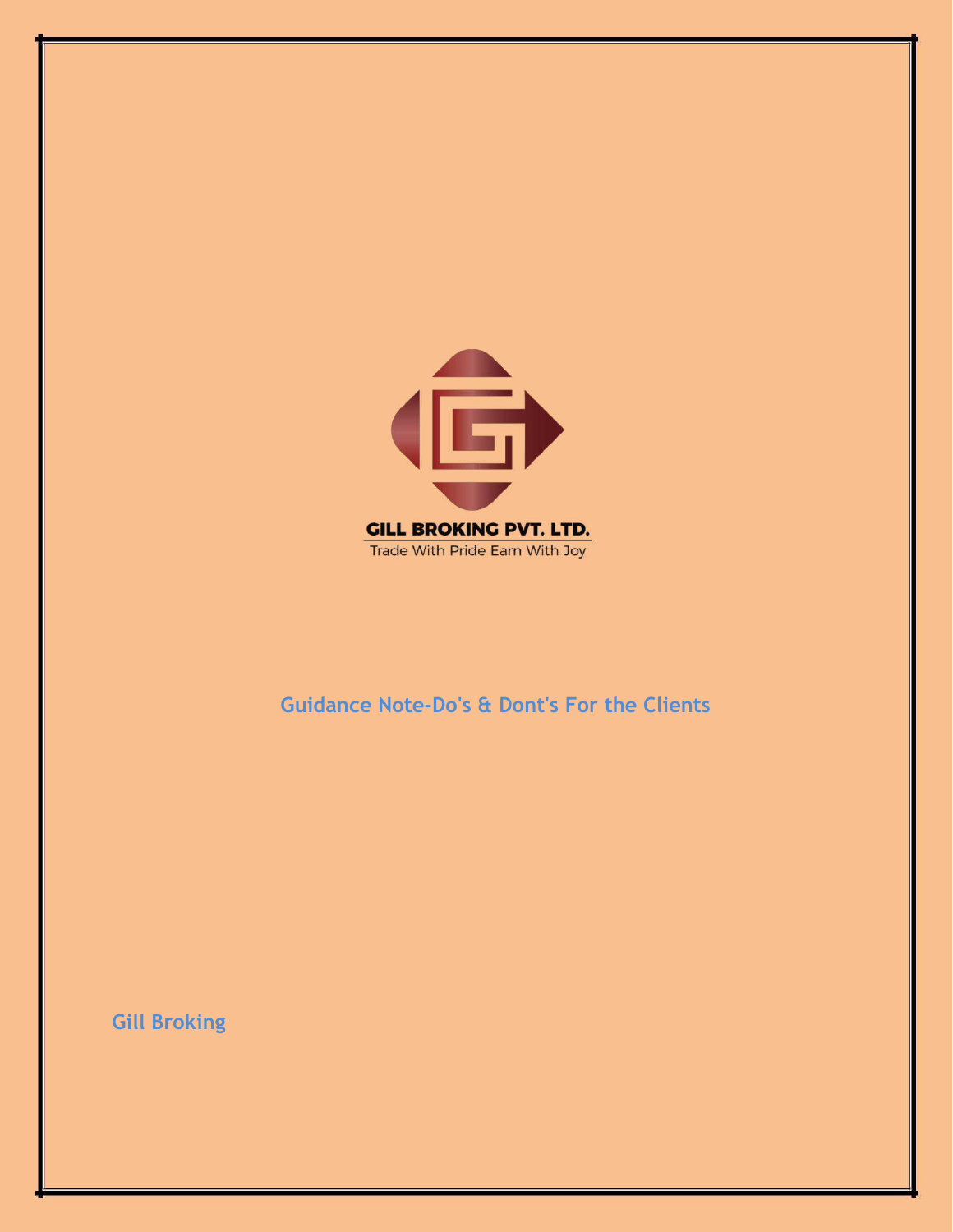## **GUIDANCE NOTE-DO'S & DONT'S FOR THE CLIENTS.**

## **DO'S**

1. Trade only through Registered Members of the Exchange. Check from the Exchange website at following link to see whether the Member is registered with the Exchange:

For MCX: [https://www.mcxindia.com/membership/notice-board/Member-](https://www.mcxindia.com/membership/notice-board/Member-AP-Details)[AP-Details](https://www.mcxindia.com/membership/notice-board/Member-AP-Details) 

For NSE: [https://www.nseindia.com](https://www.nseindia.com/)

- 2. Insist on filling up a standard 'Know Your client (KYC)' form before you commence trading.
- 3. Insist on getting a Unique Client Code (UCC) and ensure all your trades are done under the said UCC.
- 4. Insist on reading and signing a standard 'Risk Disclosure Agreement'.
- 5. Obtain a copy of your KYC and /or other documents executed by you with the Member, from the Member.
- 6. Cross Check the genuineness of trades carried out at the Exchange through the trade verification facility available on the Exchange website at the following link. The trades can be verified online where trade information is available up to 5 working days from the trade date.

<https://www.mcxindia.com/login>

- 7. Insist on a duly signed Contract Note in specified format for every executed trade within 24 hours of trade, highlighting the details of the trade along with your UCC.
- 8. Ensure that the Contract Note contains all the relevant information such as Member Registration Number, Order No., Order Date, Order Time, Trade No., Trade rate, Quantity, Arbitration Clause, etc.
- 9. Obtain receipt for collaterals deposited with the Member towards margins.
- 10. Go through the Rules, Bye-laws, Regulations, Circulars, Directives, Notifications of the Exchange as well as of the Regulators, Government and other authorities to know your rights and duties those of the Member.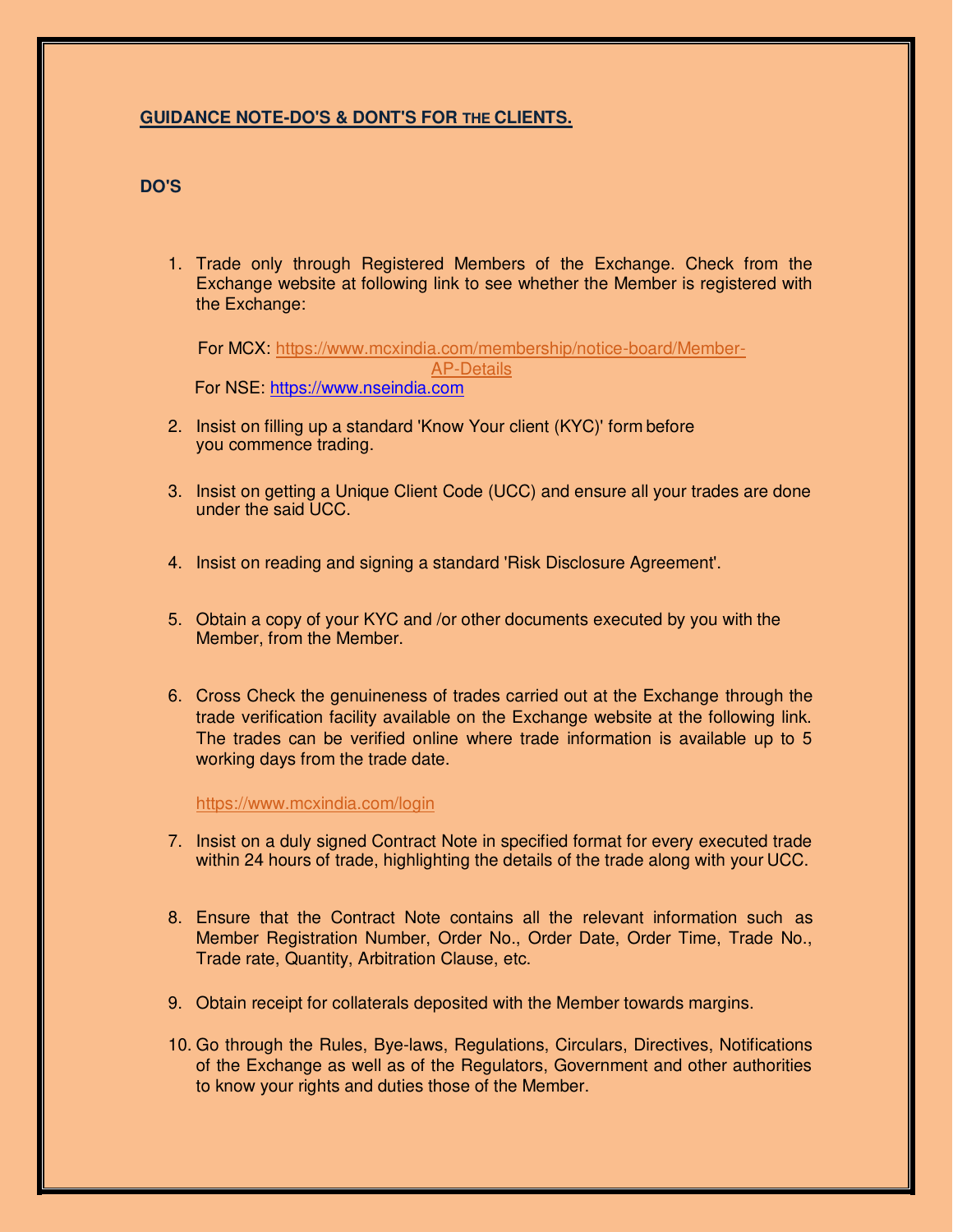- 11. Ask all relevant questions and clear your doubts with your Member before transacting.
- 12. Insist on receiving the bills for every settlement.
- 13. Insist on Monthly statements of your ledger account and report any discrepancies in the statement to your Member within 7 working days. In case of unsatisfactory response report the discrepancy to the Exchange within 15 working days from the date of cause of action.
- 14. Pay required margins in time and only by Cheque and ask for receipt thereof from the Member.
- 15. Deliver the commodities/securities in case of sale or pay the money in case of purchase within the time prescribed.
- 16. Understand and comply with accounting standards for derivatives.
- 17. Ensure to read, understand then sign the voluntary clauses, if any, agreed between you and the Member. Note that the clauses as agreed between you and the Member cannot be changed without your consent.
- 18. Get a clear idea about all brokerage, commissions, fees and other charges levied by the Member on you for trading and the relevant provisions/ guidelines specified by SEBI/Stock exchanges.
- 19. Make the payments by account payee cheque in favour of the Member. Ensure that you have documentary proof of your payment/deposit of commodities/ securities with the Member, stating date, commodity/stocks, quantity, towards which bank account such money or commodities/securities (in the form of warehouse receipts) deposited and from which bank account.
- 20. The payout of funds or delivery of commodities/securities (as the case may be) shall not be made to you within one working day from the receipt of payout from the Exchange, in case you have given specific authorization for maintaining running account authorization provided by you to the Member shall be subject to the following conditions:
- $\triangleright$  Such authorization from you shall be dated, signed by you only and contains the clause that you may revoke the same at any time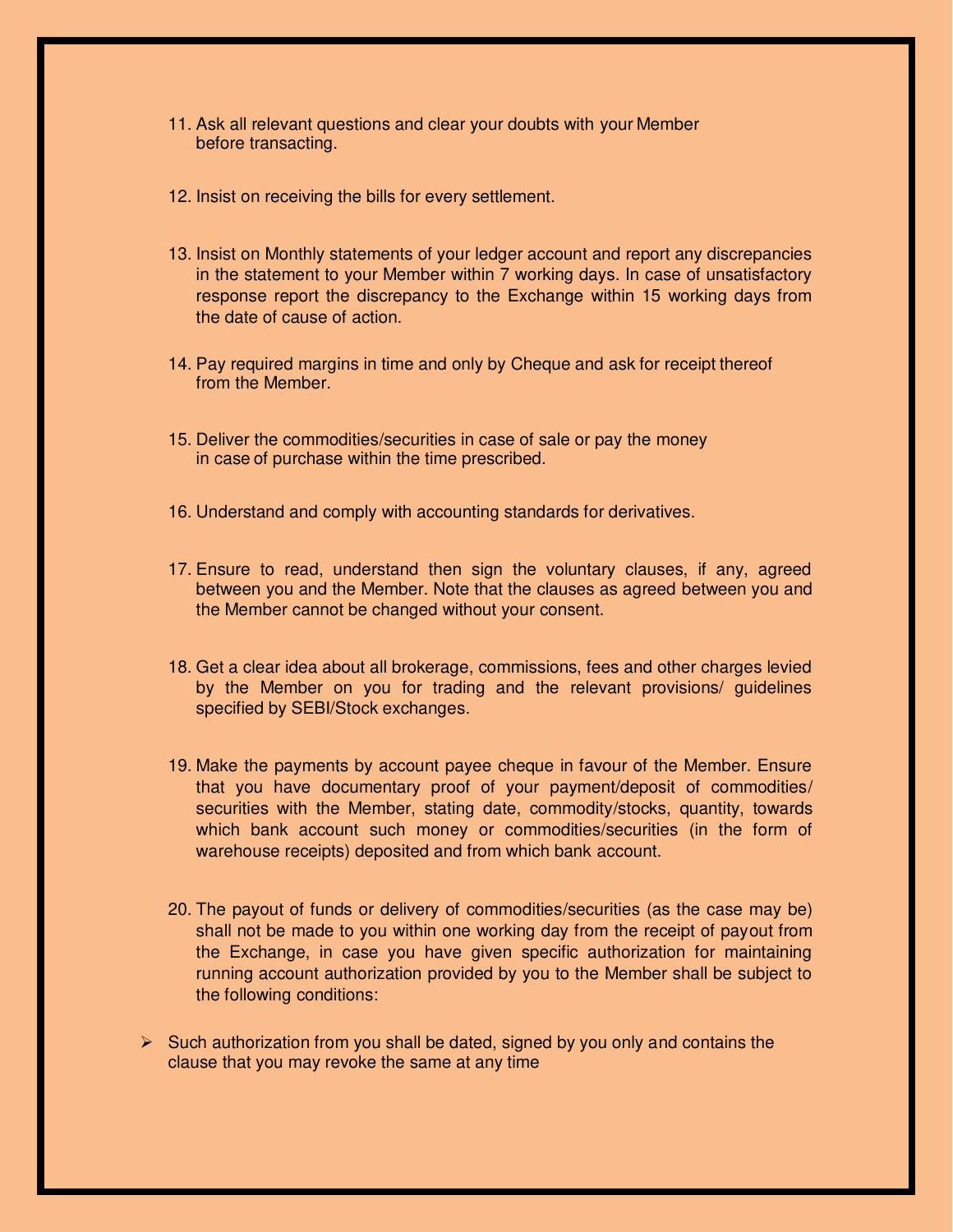- $\triangleright$  You need to bring any dispute arising from the statement of account to the notice of the Member in writing preferably within 7 (seven) working days from the date of receipt of funds/commodities/securities or statement, as the case may be. In case of dispute, refer the matter in writing to the Investors Grievance Cell of the relevant Stock exchanges without delay
- $\triangleright$  In case you have not opted for maintaining running account and pay-out is not received on the next working day of the receipt of payout from the exchanges, please refer the matter to the Member. In case there is dispute, ensure that you lodge complaint writing immediately with the Investors Grievance Cell of the relevant Stock exchange
- $\triangleright$  Please register your mobile number and email id with the Member, to receive trade confirmation alerts/details of the transactions through SMS or email, by the end of the trading day, from the stock exchanges
	- 21. You should familiarize yourself with the protection accorded to the money or other properly you may deposit with your member, particularly in the event of a default in the commodity/security derivatives market or the member becomes insolvent or bankrupt
	- 22. Please ensure that you have a documentary proof of having made the deposit of such money or properly with the member, stating towards which account such money or property deposited.
	- 23. In case your problem/grievance/issue is not being sorted out by concerned Member/Authorized person then you can escalate the matter to FMC

## **DONT'S**

- 1. Do not deal with any unregistered intermediaries.
- 2. Do not undertake off-market transactions as such transactions are illegal and fall outside the jurisdiction of the Exchange.
- 3. Do not enter into assured returns arrangement with any Member.
- 4. Do not get carried away by luring advertisements, rumours, hot tips, explicit/implicit promise of returns, etc.
- 5. Do not make payments in cash/take any cash towards margins and settlement to /from the Member.